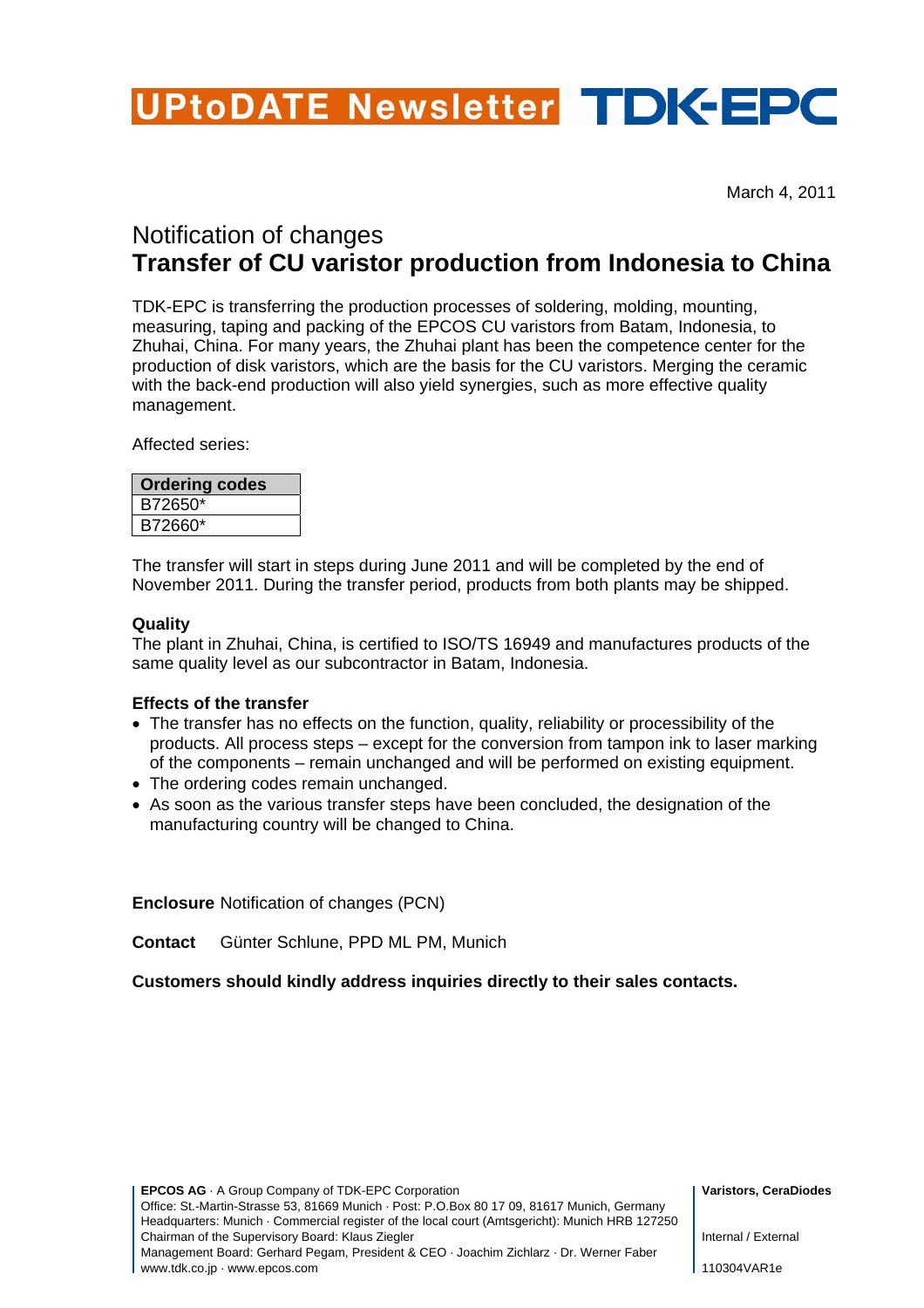

### **Product / Process Change Notification Produkt-/ Prozess-Änderungsmitteilung**

| 1. ID No. / ID-Nr.: PPD 19/T115                                                                                                                                                                                                                                                                                                                                                                                                                                                                                                                                                                                                                                                            |                                                       | 2. Date of announcement / Datum der Ankündigung: March 4, 2011 |                                             |  |
|--------------------------------------------------------------------------------------------------------------------------------------------------------------------------------------------------------------------------------------------------------------------------------------------------------------------------------------------------------------------------------------------------------------------------------------------------------------------------------------------------------------------------------------------------------------------------------------------------------------------------------------------------------------------------------------------|-------------------------------------------------------|----------------------------------------------------------------|---------------------------------------------|--|
| 3. Type $/$<br>Produktgruppe:                                                                                                                                                                                                                                                                                                                                                                                                                                                                                                                                                                                                                                                              | Old ordering code /<br>Alte Bestell-Nr.:              | New ordering code /<br><b>Neue Bestell-Nr.:</b>                | Customer part number /<br>Kundensachnummer: |  |
| CU varistors/                                                                                                                                                                                                                                                                                                                                                                                                                                                                                                                                                                                                                                                                              | B72650*                                               | No change/                                                     |                                             |  |
| <b>CU-Varistoren</b>                                                                                                                                                                                                                                                                                                                                                                                                                                                                                                                                                                                                                                                                       | B72660*                                               | keine Änderung                                                 |                                             |  |
|                                                                                                                                                                                                                                                                                                                                                                                                                                                                                                                                                                                                                                                                                            |                                                       |                                                                |                                             |  |
|                                                                                                                                                                                                                                                                                                                                                                                                                                                                                                                                                                                                                                                                                            | 4. Description of change / Beschreibung der Änderung: |                                                                |                                             |  |
| Transfer of production processes soldering, molding, mounting, measuring, taping, and packing from<br>Batam Island, Indonesia to Zhuhai, China. All processes will remain unchanged except for the change<br>from tampon ink marking to laser marking and will be performed on the existing equipment./<br>Vollständige Verlagerung der Produktionsschritte Löten, Umhüllen, Montage, Messen, Gurten und<br>Verpacken von Batam Island/Indonesien nach Zhuhai/China. Alle Prozessschritte ausser der Umstellung<br>der Bauteilmarkierung von Tampondruck auf Laserkennzeichnung bleiben unverändert und werden auf<br>bestehenden Maschinen durchgeführt.                                  |                                                       |                                                                |                                             |  |
| 5. Effect on the product or for customers (quality, specification, lead time) /<br>Auswirkung auf das Produkt oder für den Kunden (Qualität, Spezifikation, Lieferzeiten):                                                                                                                                                                                                                                                                                                                                                                                                                                                                                                                 |                                                       |                                                                |                                             |  |
| No changes in function, quality, reliability or processibility. The change from tampon ink marking to laser<br>marking as mentioned under point 4. leads to a slightly different appearance of the marking./                                                                                                                                                                                                                                                                                                                                                                                                                                                                               |                                                       |                                                                |                                             |  |
| Keine Auswirkungen auf Funktion, Qualität, Zuverlässigkeit und Verarbeitbarkeit. Die unter Punkt 4.<br>genannte Prozessänderung für die Bauteilmarkierung führt zu einem leicht veränderten Erscheinungsbild<br>für die Bedruckung.                                                                                                                                                                                                                                                                                                                                                                                                                                                        |                                                       |                                                                |                                             |  |
| 6. Quality assurance measures / Maßnahmen zur Qualitätssicherung:                                                                                                                                                                                                                                                                                                                                                                                                                                                                                                                                                                                                                          |                                                       |                                                                |                                             |  |
| Transfer in successive steps between June 2011 and November 2011.<br>Approval of all affected processes and equipment in Zhuhai, China, according to ISO/TS 16949.<br>The Zhuhai plant is certified according to ISO/TS 16949.<br>Intensive training program for the production personnel.<br>Intensified process control and outgoing inspection during the ramp-up phase.<br>For several years, Zhuhai has been the competence center for the production of disk varistors, which are<br>the basis for the CU varistors. Merging the ceramic with the back-end production will result in synergies<br>which, among other advantages, ensure an even more effective quality management. / |                                                       |                                                                |                                             |  |
| Schrittweise Verlagerung zwischen Juni 2011 und November 2011.<br>Freigabe der Prozesse und Maschinen erfolgt in Zhuhai/China nach ISO/TS 16949.<br>Das Werk in Zhuhai ist nach ISO/TS 16949 zertifiziert.<br>Intensives Schulungsprogramm für das Fertigungspersonal.<br>Während der Hochlaufphase verstärkte Prozesskontrollen und Ausgangsprüfungen.<br>Der Standort Zhuhai ist seit mehreren Jahren das Kompetenzzentrum für die Fertigung der<br>Scheibenvaristoren, aus denen die CU-Varistoren hergestellt werden. Durch die Zusammenführung der<br>Keramikherstellung mit der Backend-Fertigung ergeben sich zudem Synergien, wie z.B. eine bessere<br>Qualitätssicherung.         |                                                       |                                                                |                                             |  |